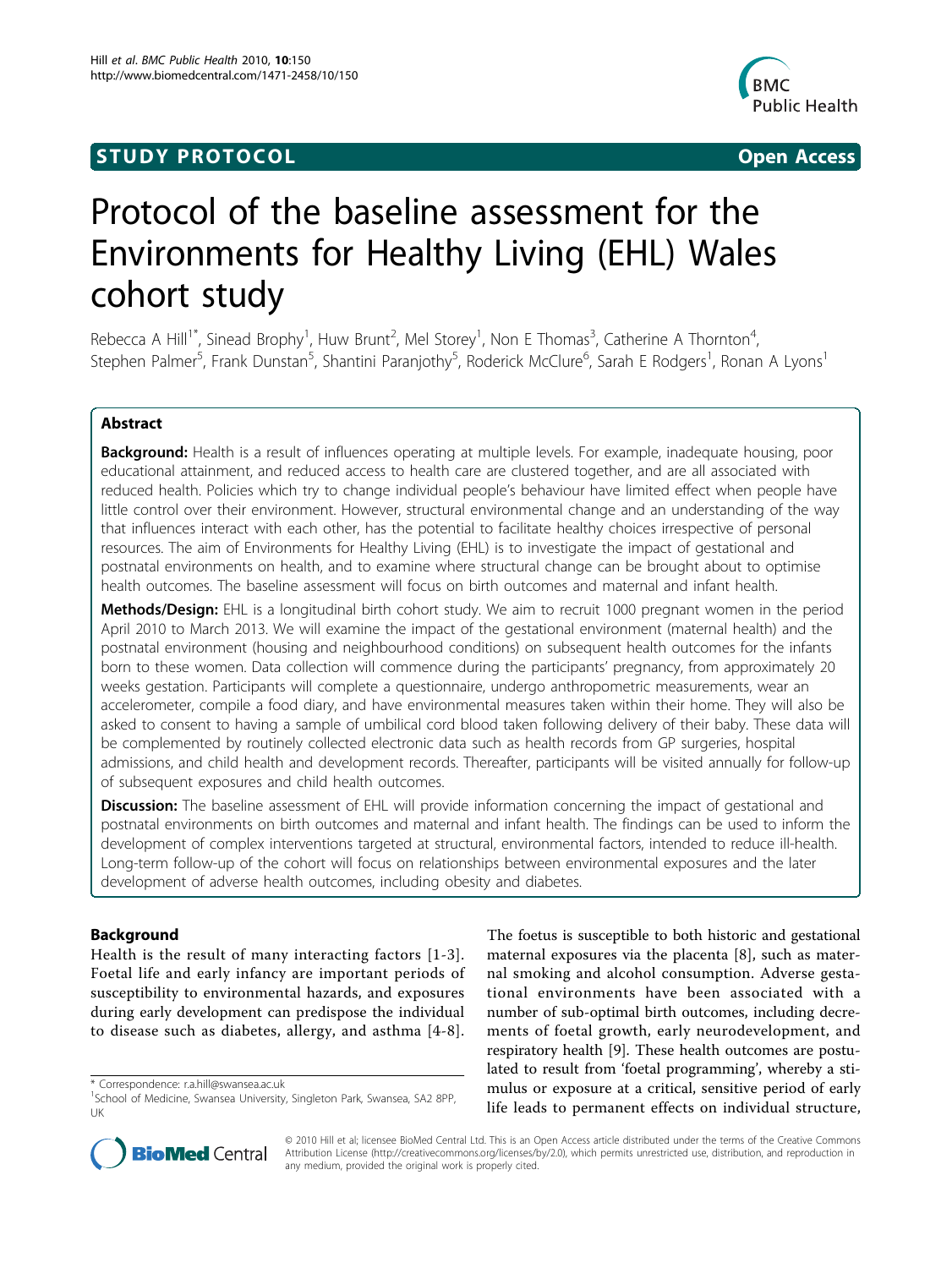physiology, and metabolism [[10\]](#page-6-0). Environmental exposures are equally significant in the early postnatal period. Because of the immature function of many of the organs, young infants have reduced elimination capacities, which means that they are less able than older individuals to excrete toxicants [[11\]](#page-6-0), making them more vulnerable to environmental insults.

Exposures during both the gestational and early postnatal period are identified as potential causes of chronic disease and other disorders in later childhood and in adulthood [[12-15](#page-6-0)], or as potentially affecting birth outcomes [[16](#page-6-0)]. However, while a growing number of studies are linking adverse health outcomes to a combination of gestational and postnatal environmental exposures, their focus tends to be on one type of exposure only, for example from passive smoking [[17](#page-6-0),[18](#page-6-0)] or lead [\[19,20](#page-6-0)]. The tendency for many environmental epidemiological investigations to focus on single source characteristics, and the scarcity of data on exposure levels of multiple sources, is noted elsewhere [\[21\]](#page-6-0). The current evidence base therefore lacks a clear understanding of how multiple different types of exposures might act in concert to influence infant health.

Recommendations from studies which identify individual-level risk factors isolated from the environment in which they are situated can only be used by people who have the personal, social and economic resources to control their environment in such a way as to enable them to adopt the desirable health behaviours. This could widen social inequalities in health outcomes, with greater uptake of protective health behaviours (such as smoking cessation) observed in higher socioeconomic groups [[22](#page-6-0)]. Evidence of this is borne out in individually targeted health promotion efforts which, while demonstrating efficacy in randomised trials, have limited population reach, especially with regard to disadvantaged groups [\[23](#page-6-0)]. Improvements in the health of populations (and reductions in the health differential within populations) can only occur when social and environmental structures facilitate healthy choices and behaviours in all sub-populations irrespective of personal resources.

# Methods/design

# Aim

EHL aims to take a multi-level analytical approach to the interaction of housing, neighbourhood, and parental/intrauterine environments with health outcomes, with a focus on both pre- and postnatal environments. Multiple health outcomes will be investigated, including but not limited to: intrauterine/postnatal growth and development, wheeze/asthma, allergies, diabetes, obesity, and unintentional injuries.

# Study design

EHL is a prospective, prenatally-recruited birth cohort study. It is designed to complement other epidemiology cohort studies around the world, e.g. [\[24,25](#page-6-0)], in order to validate and support their findings, and to increase statistical power whilst allowing for variation in context and exposure. In terms of its design, EHL has many similarities with other prenatally-recruited birth cohort studies, including the Avon Longitudinal Study of Parents and Children (ALSPAC), the Generation R study, the Danish National Birth Cohort study, and the Norwegian Mother and Child Cohort Study (MoBa) [[26](#page-6-0)-[29](#page-6-0)]. These similarities also extend to its collection of umbilical cord blood, which will provide an important resource for immediate and future epidemiological studies. However, due to issues of feasibility, we will not collect biological samples from mothers during pregnancy or DNA from the offspring, as has been done elsewhere (e.g. [\[30](#page-6-0)]). Finally, and in agreement with other birth cohort studies (e.g. [[26,27](#page-6-0)]), we plan to develop a randomly-selected 'focus cohort' with which we can pursue more time-consuming data collection methods, including parental interviews and other air quality sampling techniques such as dust sampling. Related to this, formal collaboration with other birth cohort studies is currently a high priority.

Despite its similarities in design, EHL also departs from other birth cohort studies in some important respects. Our study focuses on research gaps which were identified at the two-day workshop held at the Wellcome Trust in 2008 to improve the research potential of existing longitudinal data. These gaps include objective, measured data as opposed to subjective data (e.g. accelerometer records of physical activity as opposed to questionnaire assessment), and measurements in pregnancy as opposed to postnatal baseline measures. Related to this, a major strength of this study is its use of home visits with study participants. These visits occur during the participant's pregnancy and enable objective measurements to be taken of the housing, neighbourhood, and parental/intrauterine environments. In this way, exposure information is collected by the researcher(s) in person, rather than by more remote methods such as telephone interviews as has been done in the Danish National Birth Cohort study [[28\]](#page-6-0). As all home visits will occur during the gestational period, no mothers will be recruited to the study after the birth of their baby, which contrasts with the Generation R study [[27](#page-6-0)]. Further, participants will not be requested to attend dedicated research centres for the purposes of the study, as they are elsewhere [[27\]](#page-6-0), thereby reducing the participant burden which may bias recruitment in birth cohort studies and risk substantial loss to followup [[31\]](#page-6-0). In addition, this study responds to a recent call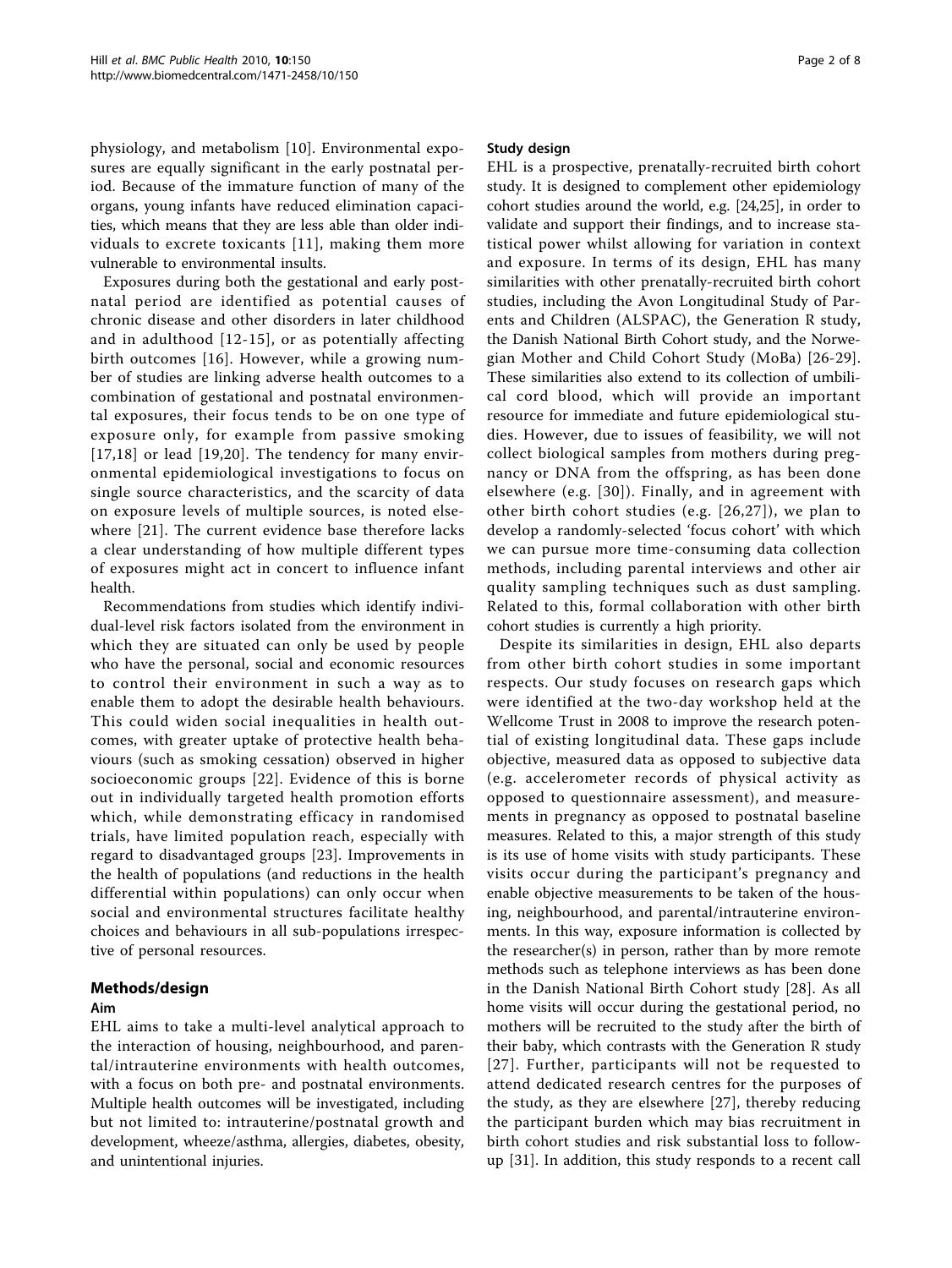for new birth cohorts to involve fathers as a traditionally hard-to-reach, low-responding group in order to provide a fuller understanding of life-course epidemiology and the intergenerational transfer of health risk [\[32](#page-6-0)].

The focus will be on doctor-diagnoses of health outcomes (which will be uploaded and anonymously linked at the individual level in the SAIL databank) rather than parental report. Doctor diagnoses were selected as the optimum measure of outcomes because, and despite other findings to the contrary (e.g. [\[33,34\]](#page-6-0)), parental report of symptoms has been shown to be sometimes inaccurate [[35](#page-6-0),[36\]](#page-6-0) and influenced by symptom understanding, perception, and underestimation [[37-](#page-6-0)[39](#page-7-0)], and the duration of recall and the seriousness of the health event being recalled [[40](#page-7-0)]. This potential inaccuracy of parental report may in turn limit researchers' investigations of socio-demographic and ethnic variations in prevalence [[37\]](#page-6-0), and so will be avoided in this study.

Finally, this study is unique in collecting and linking electronically-held, person-based, routinely collected data for all participants. We have developed the Secure Anonymised Information Linkage (SAIL) databank, which links together a wide range of anonymised, person-based data from health and social care datasets, whilst complying with the requirements of data protection legislation and confidentiality guidelines [[41](#page-7-0)]. This databank will enable us to conduct remote longitudinal follow-up of participants, thereby minimising sample attrition.

# Recruitment

Eligible participants will be pregnant women who: are aged 16 years or older, are resident in Wales, and are receiving their antenatal care within the Abertawe Bro Morgannwg (ABM) University NHS Trust. The ABM maternity service covers a large catchment area which includes women resident in Swansea, and parts of Neath Port Talbot, Powys, and Carmarthenshire. Women are provided with a study leaflet when they attend hospital for routine ultrasound scans or phlebotomoy. In addition, researchers will conduct face-to-face recruitment of women attending for routine ultrasound scans and/or blood tests in ABM maternity hospitals, and community midwives will provide study information to expectant mothers when they attend for antenatal appointments at GP practices. All researchers involved in recruitment will be familiar with a 'recruitment protocol', designed in order to give recruiters consistent and thorough information related to the study. Community midwives will only be expected to provide a brief overview of the aims of the study and a study leaflet which will contain the contact details of researchers involved in the study.

EHL is currently in its pilot phase to determine the efficiency of its recruitment and data collection processes. To date, and after the first five months of recruitment efforts, 137 women have expressed their interest to participate in EHL. Home visits are already underway with a good geographic spread and cross-section of the Swansea community in terms of household income, employment and housing conditions. No results from this pilot study are currently available.

# Sample size and geography

1000 families (mothers and babies) will be recruited to the study over the period April 2010 to March 2013. This sample size is comparable to the Environments for Healthy Living study conducted in Queensland, Australia [[24\]](#page-6-0). Having the sample concentrated in one geographical area (in and around Swansea) is anticipated to assist the face-to-face recruitment of participants (either by researchers or local midwives) and the collection and storage of umbilical cord blood samples.

Swansea is located in south Wales, and is Wales' second largest city. Latest figures show that Swansea has a population of 229,100 and an annual birth rate of 2,700 [[42\]](#page-7-0). Swansea's population is growing year-on-year, largely driven by inward migration from outside the UK [[42,43](#page-7-0)]. Swansea has a mixture of different social backgrounds, housing types, and urban and rural areas. Currently, Swansea has the third largest black and ethnic minority population in Wales [\[44\]](#page-7-0), and is ranked fifth highest amongst local authority areas in Wales for child poverty (the proportion of children in household with income poverty) [[45\]](#page-7-0). The latest Welsh Index of Multiple Deprivation (2008) shows that Swansea has the single most income deprived (Castle 2) and single least income deprived (Killay North) areas in Wales [[46\]](#page-7-0). Similarly, in terms of employment, Swansea has the second most deprived (Castle 2) and the least deprived (Killay North) areas in Wales [[47\]](#page-7-0). This diversity of the population of Swansea will enable researchers to investigate area and locality effects and the spatial distribution of services, amenities and greenspace, and to conduct geographical mapping of incidence.

In terms of its size, EHL is smaller than other birth cohort studies. However, the EHL cohort recruited within Swansea will be linked and embedded within the longitudinal, total-population Wales Electronic Cohort for Children (WECC) of 35,000 births per year in Wales. WECC is an entirely electronic, anonymised child health prospective and retrospective cohort covering the entire Wales population, and is based upon routine electronic records. This type of e-cohort will be able to answer questions where exposures, outcomes and potential confounders are routinely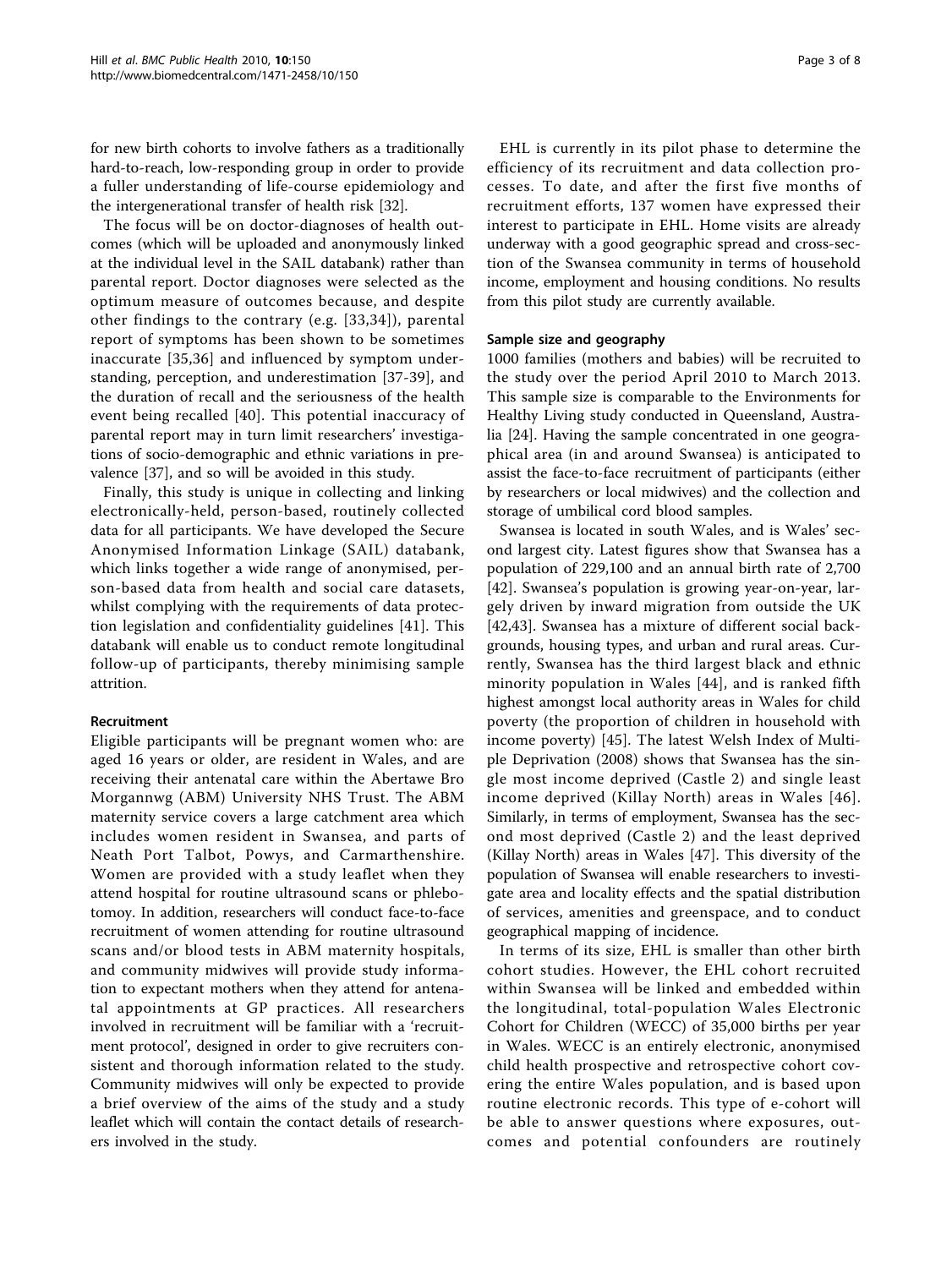| Gestational<br><b>Environment</b> | Data                                                                                                                                                                                                                                                                                                                                         |
|-----------------------------------|----------------------------------------------------------------------------------------------------------------------------------------------------------------------------------------------------------------------------------------------------------------------------------------------------------------------------------------------|
| Ouestionnaire                     | Income, employment, education, ethnicity, parity, home ownership, perceptions of home and neighbourhood quality,<br>family dynamics, use of cleaning products in the home, smoking and alcohol consumption during pregnancy,<br>supplements and medications taken during pregnancy, and plans and expectations for birth and feeding of baby |
| Anthropometric<br>measurements    | Parental height, weight, skinfolds and mid-arm circumference                                                                                                                                                                                                                                                                                 |
| Accelerometer                     | Physical activity of mother during pregnancy                                                                                                                                                                                                                                                                                                 |
| Food diary                        | Parental dietary habits during pregnancy, including consumption of fats, sugar and salt (compared with Recommended<br>Daily Amount [RDA] guidelines)                                                                                                                                                                                         |
| Umbilical cord blood              | Immunological status of infant and antibodies from the mother                                                                                                                                                                                                                                                                                |
| <b>Postnatal Environment</b>      | Data                                                                                                                                                                                                                                                                                                                                         |
| Home assessment                   | Hygiene, presence and extent of mould and/or damp, household hazards, safety features                                                                                                                                                                                                                                                        |
| Neighbourhood<br>assessment       | Air quality, accessibility of local facilities, availability of green space, walkability, proximity to major sources of noise,<br>perceptions of local safety and crime                                                                                                                                                                      |
| Noise meters                      | Noise levels in the home (parental bedroom)                                                                                                                                                                                                                                                                                                  |
| Data Loggers                      | Temperature and humidity (parental bedroom and living room)                                                                                                                                                                                                                                                                                  |

## Table 1 Data collection schedule

collected or available through individual or ecological linkages.

## Data Collection Techniques

After providing their consent to be involved in the study, participants will be contacted by researchers in order to arrange a convenient date and time for a home visit. The home visit will occur at any time during pregnancy. At each home visit, consent will be obtained to collect six main sources of data (see Table 1):

#### 1. Baseline questionnaire and anthropometric data

The questionnaire will be delivered by a touch-screen laptop computer in the participant's home during the home visit. Questions will include demographics of parents, information about relationships in the family, socio-economics, neighbourhood characteristics, and health, diet and lifestyle. In addition, an experienced anthropometrist will collect measures of upper-arm circumference; skinfold thickness (using Harpenden skinfold calipers) at the subscapular, suprailiac, tricep, and bicep; height (using a portable stadiometer); and weight (using Seca Scales). Anthropometric measurements will be taken from the mother at all times, and from the father when he is available and consenting.

# 2. Diet and physical activity

Mothers and fathers will be requested to complete a seven-day diet diary, noting all meals (breakfast, lunch, dinner), snacks and drinks consumed each day. This will be recorded using a validated, self-reported seven-day food diary, supplemented by a questionnaire, for dietary assessment [[48\]](#page-7-0). The food diary will be analysed by Health Options Ltd (Health Options Ltd, Cirencester, Gloucester, UK). Average daily kilojoules, percentage total fat, saturated fat, carbohydrate, protein and fibre will be calculated. Objective measurements of maternal physical activity will be achieved using Actigraph accelerometers [[49](#page-7-0)]. Mothers will be requested to wear the accelerometer around the waist for seven continuous days, removing the device only for sleeping, bathing and swimming. The accelerometer will record data relating to the frequency and duration of light, moderate, and vigorous physical activity.

#### 3. Internal environment within the home

Measurements will be taken of noise levels, temperature, relative humidity, and nitrogen dioxide over seven days, beginning at the time of the home visit. A particular focus will be on the parental bedroom, as this is likely to be the place where the baby will sleep and spend several hours each day for at least the first few months of life. Noise levels will be measured in the parental bedroom, using a Bruel and Kjaer 2250 noise meter [[50\]](#page-7-0), to enable comparison with the World Health Organization's night noise guidelines for Europe [\[16\]](#page-6-0). Temperature and relative humidity will be recorded using Tinytalk II Data Loggers [[51\]](#page-7-0), in the parental bedroom and in another room in the home, one with mould or water damage if possible. Nitrogen dioxide will be measured using Palmes-type, passive diffusion tubes [[52\]](#page-7-0). Four will be employed at each home visit: in the parental bedroom, the living room, the kitchen, and immediately outside the home in the vicinity of the front door, away from gas appliances on all occasions. The noise meter, Data Loggers, and diffusion tubes (as well as the diet diaries and accelerometer) will be collected by a researcher seven days after the home visit. In addition, a Home Assessment will be completed by the researcher with assistance from the participant/occupant. Information included in the Home Assessment will cover: the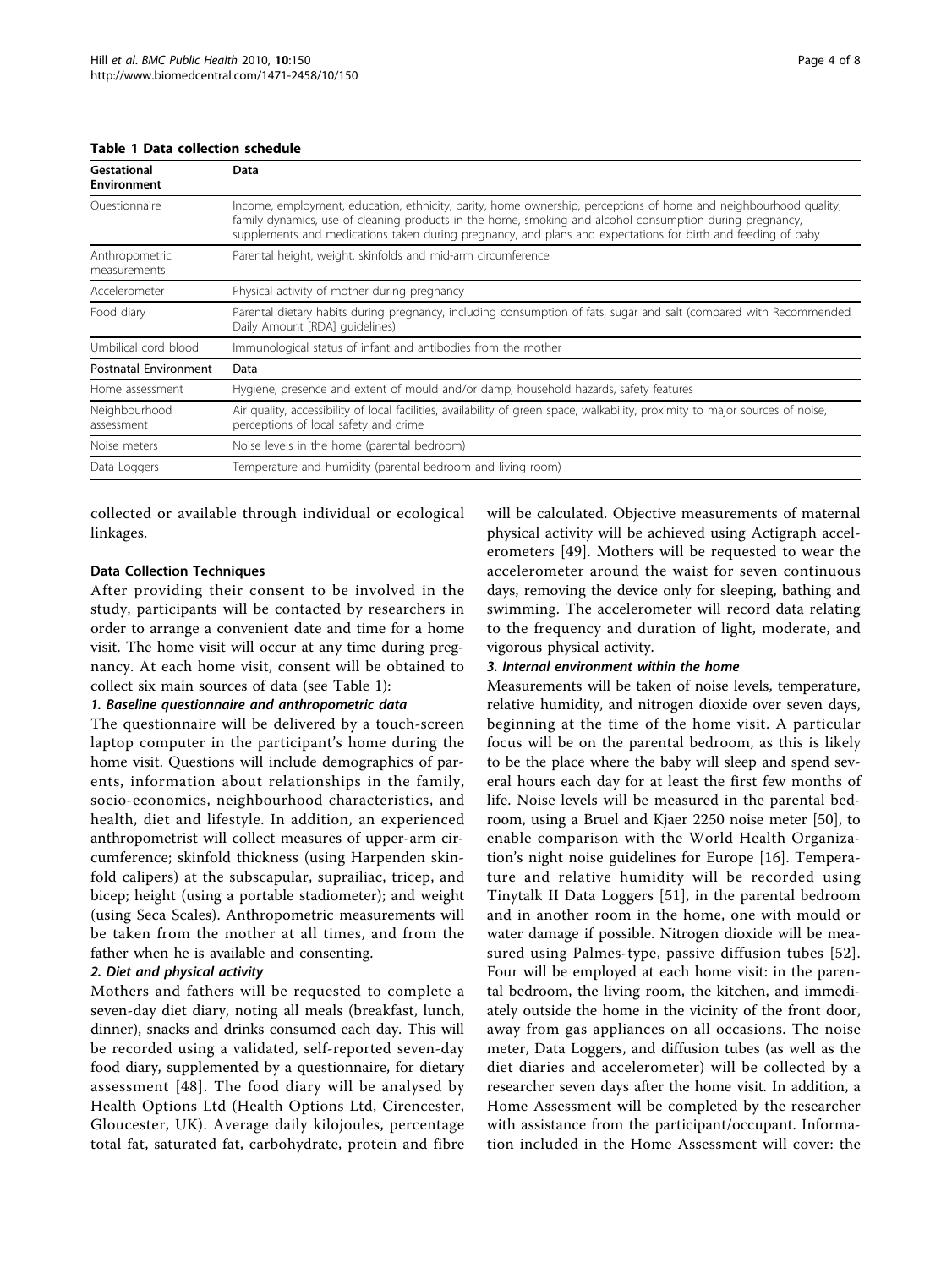age of the home, and the presence and extent of double glazing, loft and cavity wall insulation, and mould and/ or water damage. Observable mould and damp will be scored using a visual inspection of the walls. It was decided that total culturable fungi levels will not be collected (reflecting spores in the air) as more than nine repeated measures are needed for assessment of long term exposures [[53\]](#page-7-0). A further aspect of the Home Assessment is the researcher's visual inspection of the home for hygiene, cleanliness and general presentation. The 'family cleanliness scale', used by social workers in the UK to assess children at risk of neglect, is used for this purpose [[54\]](#page-7-0). Information will be recorded by the researcher(s) immediately after the home visit.

# 4. External environment around the home

We are developing a system to link anonymised data at household levels to individual data across Wales, which involves the creation of Residential Anonymised Linking Fields (RALFs) [[55\]](#page-7-0). A two-stage approach to measuring metrics from every household by the Health Information Research Unit (HIRU), and anonymisation of households by the NHS information organisation Health Solutions Wales (HSW), will allow environmental and health data to be combined from multiple sources without breaching confidentiality. Using the anonymised data, HIRU will use RALFs and accessibility metrics obtained from the RALF system to local amenities such as play facilities, shops, greenspace, and connectivity and the area walkability. In addition, noise data from the residences will be compared with locally available 'noise mapping' data in the given neighbourhood, which indicate proximity to three main noise sources, namely roads, rail and industry [\[56](#page-7-0)].

# 5. Routinely collected (anonymised) NHS health data

Longitudinal follow-up of study participants and their children will be through routinely collected, anonymised data. Participants will be asked to consent to researchers having access to their maternity notes following the birth of their baby. These notes will provide data regarding the pregnancy (and previous pregnancies), family health histories, and the health and development of the baby up to age six weeks. Anonymised Linking Fields (ALFs) from the SAIL system will be used to link anonymised participant numbers with routine anonymised datasets from all GP records, hospital records (inpatients, out-patients, emergency departments), public health birth files, the National Community Child Health Database (NCCHD), the National Health Service Administrative Register, and foetal ultrasound scan results. Follow-up data on outcomes for health and unintentional injury in childhood will principally be obtained from the anonymised routine data. This includes data on body mass index, measured at the time of school entry, and available in the NCCHD dataset. In this way, we can link individual, household and neighbourhood data (from EHL) with health data (from SAIL). We will also be able to answer questions where exposures, outcomes, and potential confounders are routinely collected or available through individual or ecological linkages. Ecological linkages will be made when data are not available at an individual level but are at an area level.

#### 6. Umbilical cord blood

Cord blood will be collected by the midwife responsible for the mother and baby at the time of delivery within the ABM hospitals. Approximately 10-12 ml of cord blood will be collected in two labelled vacutainers (one heparinised and one for clotted sample), which will be couriered to Swansea University for processing and storage. Umbilical cord blood will be processed for preparation of (i) mononuclear cells for cryopreservation in liquid nitrogen, and (ii) plasma/serum that will be archived at -80°C. Other than the cord blood, no other biological samples will be collected.

After each home visit, study participants will be assigned an anonymised participant number. Thereafter, all data from the mother, father and infant will be linked to this number.

#### Data Analysis

A multi-level analytical approach will be used to determine the various extrinsic and intrinsic influences on health and development. Multilevel regression models can be used to quantify the relationships between determinants (individual and group level variables) and outcomes, and in particular, the role of community-based interventions on outcomes in combination with multiple-level and individual risk factors. This approach can overcome common methodological barriers associated with conventional regression analysis in ecological epidemiology, where correlation among individuals sharing the same local environment is not accounted for. Multilevel modelling allows for the examination of variability in outcomes between individuals as well as between higher level units. It can also quantify the extent to which variability in outcomes are explained by variables defined at different levels.

#### Analysis plan

Some areas of analysis and publications anticipated for the baseline assessment are [see 'Additional file [1](#page-5-0)']:

1. "Household build and respiratory health: a multilevel modelling approach"

2. "Projected cost effectiveness of structural interventions in the prevention of childhood asthma"

3. "Household cleanliness and impact on allergy and infection"

4. "Impact of exposures to pollutants on immune function at birth (using archived umbilical cord blood samples) and the development of allergies in childhood"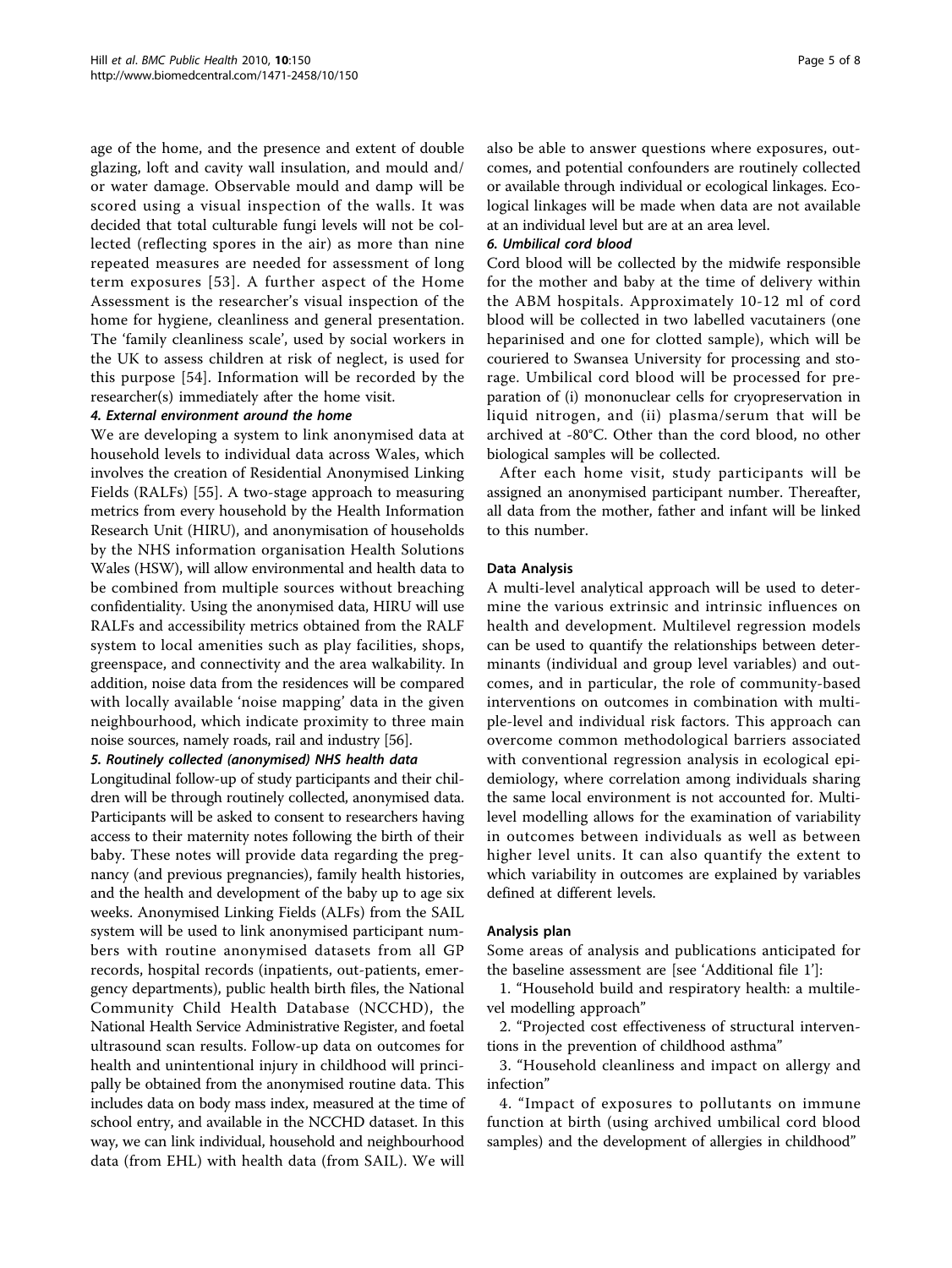<span id="page-5-0"></span>5. "Neighbourhood and noise: impacts on pregnancy and birth outcomes"

6. "Neighbourhood conditions and impact on obesity in pregnancy"

7. "Diet and activity in pregnancy and infant health at twelve months"

8. "The use of routine data to predict pregnancy complications and infant health"

9. "Household and neighbourhood characteristics and their impacts on unintentional injuries"

# Ethics

EHL has ethical approval from the South East Wales Research Ethics Committee (09/WSE02/37).

All data pertaining to the participants will be securely anonymised and encrypted so that individuals cannot be personally identified.

## Conclusion

EHL offers a unique methodology to understand how complex interactions between various levels of the epidemiological model contribute to overall health and wellbeing of populations. Data collection methods will be supplemented by routine data (see 'Additional file 2'). It is anticipated that EHL will contribute to current understanding of the associations between health and environmental conditions, and will also extend existing understanding by collecting information on multiple exposures.

The idea that the foetus is vulnerable to maternal exposures is a growing area of research, e.g.  $[10,12,14,15,57]$  $[10,12,14,15,57]$  $[10,12,14,15,57]$  $[10,12,14,15,57]$  $[10,12,14,15,57]$  $[10,12,14,15,57]$  $[10,12,14,15,57]$ , to which EHL will contribute. It is linked with the research evidence that suggests that the characteristics of the gestational environment can 'program' developmental changes in the foetus, and that they persist after birth as postnatal traits [[58](#page-7-0)] and into adulthood [[59](#page-7-0)]. The research base for the contribution of postnatal environmental exposures to infant health is extensive, e.g. [[60-62\]](#page-7-0), but it lacks a clear understanding of how multiple exposures can affect susceptibility to illhealth and unintentional injury. EHL will investigate multiple gestational and postnatal exposures among a cohort of infants born to 1000 families in an area of South Wales covered by ABM NHS Trust.

Infant experience is argued to be an important determinant of later health due to the continued malleability of biological systems at this stage of development [[63](#page-7-0)]. To this extent, addressing chronic illness in children and adults is likely to require interventions that reduce the adverse impact of social disadvantage in early childhood. While it is not possible to change all of the determinants of health, such as genetic predisposition, many environmental exposures are modifiable and preventable. Examples include the design of neighbourhoods and the quality of housing. Nevertheless, such exposures are often beyond an individual's control [[64\]](#page-7-0). Understanding how to bring about structural, environmental change for the benefit of public health is an important challenge. It is particularly important given a growing body of evidence which points toward the limitations of individually targeted behavioural change interventions, in terms of population reach and lack of individual resources [[23](#page-6-0)[,65\]](#page-7-0).

In response to calls to consider health within its social context [[66](#page-7-0)], EHL will pay full attention to how health outcomes might be socially determined. It will examine how adverse social conditions, such as low income and living in deprived neighbourhoods, can have implications in terms of infant health. Its findings will contribute to a burgeoning literature on the life course approach in epidemiology, e.g. [[67](#page-7-0)], by elucidating the impact of exposures during gestation and early post-partum on infant health. EHL will provide an evidence base to inform policy makers and practitioners of environmental exposures acting before birth and, after birth, inside and outside the home, and their impact on health outcomes. It will also assist these personnel in targeting publicly-funded environmental interventions to address public health in the future. We anticipate that the study findings will set a rationale for preventive interventions that focus on modifiable, structural factors in the built environment, and that demonstrate an appreciation of the social circumstances that can limit choice, thereby facilitating healthy behaviours and choices in all sub-populations.

One novel aspect of this study is the inclusion of geographical data to allow for spatial analysis of the effects of neighbourhood physical characteristics on lifestyle choices, physical activity, obesity, and injury prevention. The planned multi-level analysis is an innovative element that sets this study apart from the traditional risk-outcome analyses that characterise epidemiological cohort studies. Thus, a further contribution of EHL will be toward methodological developments in the discipline of epidemiology.

Additional file 1: Additional file 1, topic areas of investigation. Anticipated areas of investigation (analysis plan)

Click here for file

[ http://www.biomedcentral.com/content/supplementary/1471-2458-10- 150-S1.DOCX ]

Additional file 2: Data collection sources with links to routine data. EHL data collection sources and routine data to measure the home and neighbourhood and gestational environments. Click here for file

[ http://www.biomedcentral.com/content/supplementary/1471-2458-10- 150-S2.DOCX ]

#### Abbreviations

ABM: Abertawe Bro Morgannwg; ALF: Anonymous Linking Field; EHL: Environments for Healthy Living; HIRU: Health Informatics Research Unit; MRC: Medical Research Council; RALF: Residential Anonymous Linking Field; SAIL: Secure Anonymised Information Linkage; WECC: Wales Electronic Cohort for Children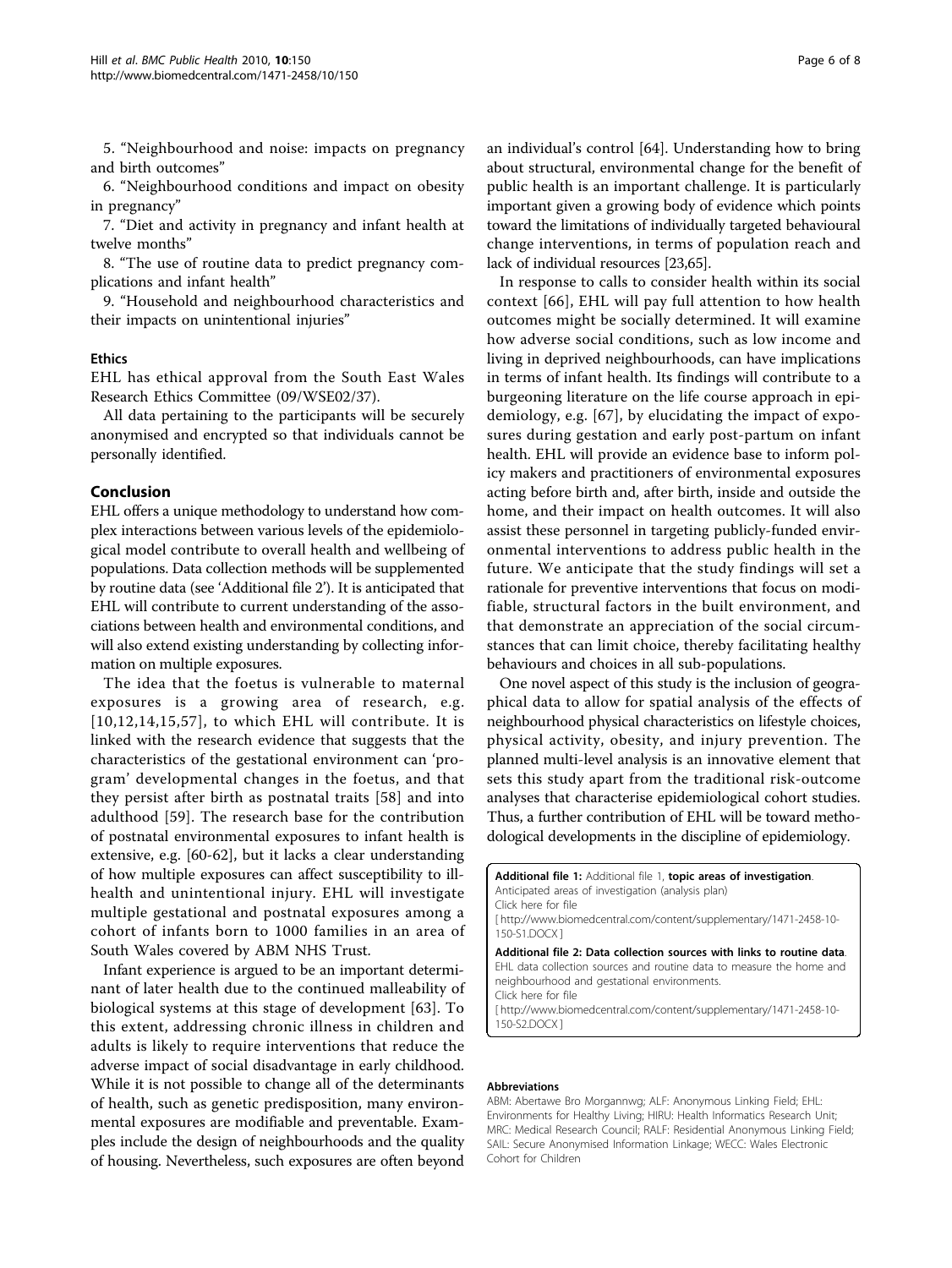#### <span id="page-6-0"></span>Acknowledgements

EHL is funded by Swansea University.

#### Author details

<sup>1</sup>School of Medicine, Swansea University, Singleton Park, Swansea, SA2 8PP, UK. <sup>2</sup>National Public Health Service for Wales, Temple of Peace and Health, Cathays Park, Cardiff, UK CF10 3NW. <sup>3</sup>Centre for Child Research, Swansea University, Singleton Park, Swansea, SA2 8PP, UK. <sup>4</sup>Institute of Life Science, Swansea University, Singleton Park, Swansea, SA2 8PP, UK. <sup>5</sup>Department of Primary Care and Public Health, Cardiff University, Heath Park, Cardiff, CF14 4XN, UK. <sup>6</sup>Accident Research Centre, Monash University, Victoria, 3800, Australia.

#### Authors' contributions

RAL conceived the idea of EHL. RH and SB drafted the manuscript. All authors read and approved the final manuscript.

#### Competing interests

The authors declare that they have no competing interests.

#### Received: 8 January 2010 Accepted: 23 March 2010 Published: 23 March 2010

#### References

- Yaari E, Susser Z, Lahad A, Nesher Y, Kachalsky S, Tal A, Kerem E: [Genetic](http://www.ncbi.nlm.nih.gov/pubmed/19354070?dopt=Abstract)[environmental interactions in asthma and allergy: a study in a closed](http://www.ncbi.nlm.nih.gov/pubmed/19354070?dopt=Abstract) [population exposed to different environments.](http://www.ncbi.nlm.nih.gov/pubmed/19354070?dopt=Abstract) Ann Allergy Asthma Immunol 2009, 102:233-237.
- 2. Gohlke JM, Thomas R, Zhang Y, Rosenstein MC, Davis AP, Murphy C, Becker KG, Mattingly CJ, Portier CJ: [Genetic and environmental pathways](http://www.ncbi.nlm.nih.gov/pubmed/19416532?dopt=Abstract) [to complex diseases.](http://www.ncbi.nlm.nih.gov/pubmed/19416532?dopt=Abstract) BMC Syst Biol 2009, 3:46.
- 3. Shostak S: [Locating gene-environment interaction: at the intersections of](http://www.ncbi.nlm.nih.gov/pubmed/12719185?dopt=Abstract) [genetics and public health.](http://www.ncbi.nlm.nih.gov/pubmed/12719185?dopt=Abstract) Soc Sci Med 2003, 56:2327-2342.
- 4. Hoffjan S, Nicolae D, Ostrovnaya I, Roberg K, Evans M, Mirel DB, Steiner L, Walker K, Shult P, Gangnon RE, et al: [Gene-environment interaction effects](http://www.ncbi.nlm.nih.gov/pubmed/15726497?dopt=Abstract) [on the development of immune responses in the 1st year of life.](http://www.ncbi.nlm.nih.gov/pubmed/15726497?dopt=Abstract) Am J Hum Genet 2005, 76:696-704.
- Vercelli D: [Gene-environment interactions: the road less traveled by in](http://www.ncbi.nlm.nih.gov/pubmed/19130923?dopt=Abstract) [asthma genetics.](http://www.ncbi.nlm.nih.gov/pubmed/19130923?dopt=Abstract) J Allergy Clin Immunol 2009, 123:26-27.
- 6. Bisgaard H, Simpson A, Palmer CN, Bonnelykke K, McLean I, Mukhopadhyay S, Pipper CB, Halkjaer LB, Lipworth B, Hankinson J, et al: [Gene-environment interaction in the onset of eczema in infancy:](http://www.ncbi.nlm.nih.gov/pubmed/18578563?dopt=Abstract) [filaggrin loss-of-function mutations enhanced by neonatal cat exposure.](http://www.ncbi.nlm.nih.gov/pubmed/18578563?dopt=Abstract) PLoS Med 2008, 5:e131.
- 7. Bougneres P, Valleron AJ: [Causes of early-onset type 1 diabetes: toward](http://www.ncbi.nlm.nih.gov/pubmed/19075294?dopt=Abstract) [data-driven environmental approaches.](http://www.ncbi.nlm.nih.gov/pubmed/19075294?dopt=Abstract) J Exp Med 2008, 205:2953-2957.
- 8. Bearer CF: [Environmental health hazards: how children are different from](http://www.ncbi.nlm.nih.gov/pubmed/8528683?dopt=Abstract) [adults.](http://www.ncbi.nlm.nih.gov/pubmed/8528683?dopt=Abstract) Future Child 1995, 5:11-26.
- 9. Perera FP, Rauh V, Whyatt RM, Tang D, Tsai WY, Bernert JT, Tu YH, Andrews H, Barr DB, Camann DE, et al: [A summary of recent findings on](http://www.ncbi.nlm.nih.gov/pubmed/16112323?dopt=Abstract) [birth outcomes and developmental effects of prenatal ETS, PAH, and](http://www.ncbi.nlm.nih.gov/pubmed/16112323?dopt=Abstract) [pesticide exposures.](http://www.ncbi.nlm.nih.gov/pubmed/16112323?dopt=Abstract) Neurotoxicology 2005, 26:573-587.
- 10. Godfrey KM, Barker DJ: [Fetal nutrition and adult disease.](http://www.ncbi.nlm.nih.gov/pubmed/10799412?dopt=Abstract) Am J Clin Nutr 2000, 71:1344S-1352S.
- 11. Nielsen E, Ostergaard G, Larsen JC: Toxicological Risk Assessment of Chemicals: A practical guide New York; London: Taylor and Francis, Inc 2008.
- 12. Gomez-Pinilla F, Vaynman S: A "[deficient environment](http://www.ncbi.nlm.nih.gov/pubmed/15755541?dopt=Abstract)" in prenatal life [may compromise systems important for cognitive function by affecting](http://www.ncbi.nlm.nih.gov/pubmed/15755541?dopt=Abstract) [BDNF in the hippocampus.](http://www.ncbi.nlm.nih.gov/pubmed/15755541?dopt=Abstract) Exp Neurol 2005, 192:235-243.
- 13. Thomas C, Hypponen E, Power C: [Prenatal exposures and glucose](http://www.ncbi.nlm.nih.gov/pubmed/17277041?dopt=Abstract) [metabolism in adulthood: are effects mediated through birth weight](http://www.ncbi.nlm.nih.gov/pubmed/17277041?dopt=Abstract) [and adiposity?](http://www.ncbi.nlm.nih.gov/pubmed/17277041?dopt=Abstract) Diabetes Care 2007, 30:918-924.
- 14. McKeever TM, Lewis SA, Smith C, Hubbard R: [The importance of prenatal](http://www.ncbi.nlm.nih.gov/pubmed/12231492?dopt=Abstract) [exposures on the development of allergic disease: a birth cohort study](http://www.ncbi.nlm.nih.gov/pubmed/12231492?dopt=Abstract) [using the West Midlands General Practice Database.](http://www.ncbi.nlm.nih.gov/pubmed/12231492?dopt=Abstract) Am J Respir Crit Care Med 2002, 166:827-832.
- 15. O'Connor MJ, Paley B: [The relationship of prenatal alcohol exposure and](http://www.ncbi.nlm.nih.gov/pubmed/15802607?dopt=Abstract) [the postnatal environment to child depressive symptoms.](http://www.ncbi.nlm.nih.gov/pubmed/15802607?dopt=Abstract) J Pediatr Psychol 2006, 31:50-64.
- 16. World Health Organization: Night Noise Guidelines for Europe. [\[http://euro.who.int/document/e92845.pdf](http://euro.who.int/document/e92845.pdf)].
- 17. Pattenden S, Antova T, Neuberger M, Nikiforov B, De Sario M, Grize L, Heinrich J, Hruba F, Janssen N, Luttmann-Gibson H, et al: [Parental smoking](http://www.ncbi.nlm.nih.gov/pubmed/16885578?dopt=Abstract) and children'[s respiratory health: independent effects of prenatal and](http://www.ncbi.nlm.nih.gov/pubmed/16885578?dopt=Abstract) [postnatal exposure.](http://www.ncbi.nlm.nih.gov/pubmed/16885578?dopt=Abstract) Tobacco Control 2006, 15:294-301.
- 18. Jaakkola JJ, Kosheleva AA, Katsnelson BA, Kuzmin SV, Privalova LI, Spengler JD: [Prenatal and postnatal tobacco smoke exposure and](http://www.ncbi.nlm.nih.gov/pubmed/16569224?dopt=Abstract) [respiratory health in Russian children.](http://www.ncbi.nlm.nih.gov/pubmed/16569224?dopt=Abstract) Respir Res 2006, 7:48.
- 19. Al-Saleh I, Shinwari N, Nester M, Mashhour A, Moncari L, El Din Mohamed G, Rabah A: [Longitudinal study of prenatal and postnatal lead](http://www.ncbi.nlm.nih.gov/pubmed/18353786?dopt=Abstract) [exposure and early cognitive development in Al-Kharj, Saudi Arabia: a](http://www.ncbi.nlm.nih.gov/pubmed/18353786?dopt=Abstract) [preliminary results of cord blood lead levels.](http://www.ncbi.nlm.nih.gov/pubmed/18353786?dopt=Abstract) J Trop Pediatr 2008, 54:300-307.
- 20. Ronchetti R, Hazel van den P, Schoeters G, Hanke W, Rennezova Z, Barreto M, Villa MP: [Lead neurotoxicity in children: is prenatal exposure](http://www.ncbi.nlm.nih.gov/pubmed/17000569?dopt=Abstract) [more important than postnatal exposure?](http://www.ncbi.nlm.nih.gov/pubmed/17000569?dopt=Abstract) Acta Paediatr Suppl 2006, 95:45-49.
- 21. Koppe JG, Bartonova A, Bolte G, Bistrup ML, Busby C, Butter M, Dorfman P, Fucic A, Gee D, Hazel van den P, et al: [Exposure to multiple](http://www.ncbi.nlm.nih.gov/pubmed/17000577?dopt=Abstract) [environmental agents and their effect.](http://www.ncbi.nlm.nih.gov/pubmed/17000577?dopt=Abstract) Acta Paediatr Suppl 2006, 95:106-113.
- 22. Langille DB, Curtis L, Hughes J, Murphy GT: [Association of socio-economic](http://www.ncbi.nlm.nih.gov/pubmed/14700244?dopt=Abstract) [factors with health risk behaviours among high school students in rural](http://www.ncbi.nlm.nih.gov/pubmed/14700244?dopt=Abstract) [Nova Scotia.](http://www.ncbi.nlm.nih.gov/pubmed/14700244?dopt=Abstract) Can J Public Health 2003, 94:442-447.
- 23. Adler NE, Ostrove JM: [Socioeconomic status and health: what we know](http://www.ncbi.nlm.nih.gov/pubmed/10681884?dopt=Abstract) [and what we don](http://www.ncbi.nlm.nih.gov/pubmed/10681884?dopt=Abstract)'t. Ann N Y Acad Sci 1999, 896:3-15.
- 24. Environments for Healthy Living; Griffith University, Australia. [\[http://](http://www.griffith.edu.au/health/school-medicine/research/quantitative-research-methods-group/environments-for-healthy-living) [www.griffith.edu.au/health/school-medicine/research/quantitative-research](http://www.griffith.edu.au/health/school-medicine/research/quantitative-research-methods-group/environments-for-healthy-living)[methods-group/environments-for-healthy-living\]](http://www.griffith.edu.au/health/school-medicine/research/quantitative-research-methods-group/environments-for-healthy-living).
- 25. EDEN: Studies to determine pre- and postnatal development and child health. [[http://translate.google.com/translate?hl=en&sl=fr&u=http://ifr69.vjf.](http://translate.google.com/translate?hl=en&sl=fr&u=http://ifr69.vjf.inserm.fr/~webifr/etude_EDEN.html&ei=AfCTSrPtGsS2jAes0-nkDQ&sa=X&oi=translate&resnum=1&ct=result&prev=/search%3Fq%3DEDEN%2Betude%2Benfante%26hl%3Den%26rls%3Dcom.microsoft:en-gb:IE-SearchBox%26rlz%3D1I7ADBR_en) [inserm.fr/~webifr/etude\\_EDEN.html&ei=AfCTSrPtGsS2jAes0](http://translate.google.com/translate?hl=en&sl=fr&u=http://ifr69.vjf.inserm.fr/~webifr/etude_EDEN.html&ei=AfCTSrPtGsS2jAes0-nkDQ&sa=X&oi=translate&resnum=1&ct=result&prev=/search%3Fq%3DEDEN%2Betude%2Benfante%26hl%3Den%26rls%3Dcom.microsoft:en-gb:IE-SearchBox%26rlz%3D1I7ADBR_en) [nkDQ&sa=X&oi=translate&resnum=1&ct=result&prev=/search%3Fq%3DEDEN](http://translate.google.com/translate?hl=en&sl=fr&u=http://ifr69.vjf.inserm.fr/~webifr/etude_EDEN.html&ei=AfCTSrPtGsS2jAes0-nkDQ&sa=X&oi=translate&resnum=1&ct=result&prev=/search%3Fq%3DEDEN%2Betude%2Benfante%26hl%3Den%26rls%3Dcom.microsoft:en-gb:IE-SearchBox%26rlz%3D1I7ADBR_en) [%2Betude%2Benfante%26hl%3Den%26rls%3Dcom.microsoft:en-gb:IE-](http://translate.google.com/translate?hl=en&sl=fr&u=http://ifr69.vjf.inserm.fr/~webifr/etude_EDEN.html&ei=AfCTSrPtGsS2jAes0-nkDQ&sa=X&oi=translate&resnum=1&ct=result&prev=/search%3Fq%3DEDEN%2Betude%2Benfante%26hl%3Den%26rls%3Dcom.microsoft:en-gb:IE-SearchBox%26rlz%3D1I7ADBR_en)[SearchBox%26rlz%3D1I7ADBR\\_en](http://translate.google.com/translate?hl=en&sl=fr&u=http://ifr69.vjf.inserm.fr/~webifr/etude_EDEN.html&ei=AfCTSrPtGsS2jAes0-nkDQ&sa=X&oi=translate&resnum=1&ct=result&prev=/search%3Fq%3DEDEN%2Betude%2Benfante%26hl%3Den%26rls%3Dcom.microsoft:en-gb:IE-SearchBox%26rlz%3D1I7ADBR_en)].
- 26. Golding J: [The Avon Longitudinal Study of Parents and Children](http://www.ncbi.nlm.nih.gov/pubmed/15554896?dopt=Abstract) (ALSPAC)–[study design and collaborative opportunities.](http://www.ncbi.nlm.nih.gov/pubmed/15554896?dopt=Abstract) Eur J Endocrinol 2004, 151(Suppl 3):U119-123.
- 27. Jaddoe VW, Mackenbach JP, Moll HA, Steegers EA, Tiemeier H, Verhulst FC, Witteman JC, Hofman A: [The Generation R Study: Design and cohort](http://www.ncbi.nlm.nih.gov/pubmed/16826450?dopt=Abstract) [profile.](http://www.ncbi.nlm.nih.gov/pubmed/16826450?dopt=Abstract) Eur J Epidemiol 2006, 21:475-484.
- 28. Olsen J, Melbye M, Olsen SF, Sorensen TI, Aaby P, Andersen AM, Taxbol D, Hansen KD, Juhl M, Schow TB, et al: [The Danish National Birth Cohort](http://www.ncbi.nlm.nih.gov/pubmed/11775787?dopt=Abstract)-its [background, structure and aim.](http://www.ncbi.nlm.nih.gov/pubmed/11775787?dopt=Abstract) Scand J Public Health 2001, 29:300-307.
- 29. Magnus P, Irgens LM, Haug K, Nystad W, Skjaerven R, Stoltenberg C: [Cohort](http://www.ncbi.nlm.nih.gov/pubmed/16926217?dopt=Abstract) [profile: the Norwegian Mother and Child Cohort Study \(MoBa\).](http://www.ncbi.nlm.nih.gov/pubmed/16926217?dopt=Abstract) Int J Epidemiol 2006, 35:1146-1150.
- 30. Jaddoe VW, Bakker R, van Duijn CM, Heijden van der AJ, Lindemans J, Mackenbach JP, Moll HA, Steegers EA, Tiemeier H, Uitterlinden AG, et al: [The Generation R Study Biobank: a resource for epidemiological studies](http://www.ncbi.nlm.nih.gov/pubmed/18095172?dopt=Abstract) [in children and their parents.](http://www.ncbi.nlm.nih.gov/pubmed/18095172?dopt=Abstract) Eur J Epidemiol 2007, 22:917-923.
- 31. Luo Z-C, Liu J-M, Fraser W: [Large prospective birth cohort studies on](http://www.ncbi.nlm.nih.gov/pubmed/19765909?dopt=Abstract) [environmental contaminants and child health - goals, challenges,](http://www.ncbi.nlm.nih.gov/pubmed/19765909?dopt=Abstract) [limitations and needs.](http://www.ncbi.nlm.nih.gov/pubmed/19765909?dopt=Abstract) Medical Hypotheses 2010, 74:318-324.
- 32. Lawlor DA, Andersen AM, Batty GD: [Birth cohort studies: past, present](http://www.ncbi.nlm.nih.gov/pubmed/19561329?dopt=Abstract) [and future.](http://www.ncbi.nlm.nih.gov/pubmed/19561329?dopt=Abstract) Int J Epidemiol 2009, 38:897-902.
- 33. Norzila MZ, Haifa AL, Deng CT, Azizi BH: [Prevalence of childhood asthma](http://www.ncbi.nlm.nih.gov/pubmed/11072488?dopt=Abstract) [and allergy in an inner city Malaysian community: intra-observer](http://www.ncbi.nlm.nih.gov/pubmed/11072488?dopt=Abstract) [reliability of two translated international questionnaires.](http://www.ncbi.nlm.nih.gov/pubmed/11072488?dopt=Abstract) Med J Malaysia 2000, 55:33-39.
- 34. Vernacchio L, Vezina R, Ozonoff A, MItchell A: [Validity of parental](http://www.ncbi.nlm.nih.gov/pubmed/17341752?dopt=Abstract) [reporting of recent episodes of acute otitis media: A Slone Center](http://www.ncbi.nlm.nih.gov/pubmed/17341752?dopt=Abstract) [Office-based Research \(SCOR\) network study.](http://www.ncbi.nlm.nih.gov/pubmed/17341752?dopt=Abstract) JABFM 2007, 160-163.
- 35. Dales RE, White J, Bhumgara C, McMullen E: [Parental reporting of](http://www.ncbi.nlm.nih.gov/pubmed/9258566?dopt=Abstract) childrens' [coughing is biased.](http://www.ncbi.nlm.nih.gov/pubmed/9258566?dopt=Abstract) Eur J Epidemiol 1997, 13:541-545.
- 36. Fritz GK, Overholser JC: [Patterns of response to childhood asthma.](http://www.ncbi.nlm.nih.gov/pubmed/2734427?dopt=Abstract) Psychosom Med 1989, 51:347-355.
- 37. Michel G, Silverman M, Strippoli MP, Zwahlen M, Brooke AM, Grigg J, Kuehni CE: [Parental understanding of wheeze and its impact on asthma](http://www.ncbi.nlm.nih.gov/pubmed/16870670?dopt=Abstract) [prevalence estimates.](http://www.ncbi.nlm.nih.gov/pubmed/16870670?dopt=Abstract) Eur Respir J 2006, 28:1124-1130.